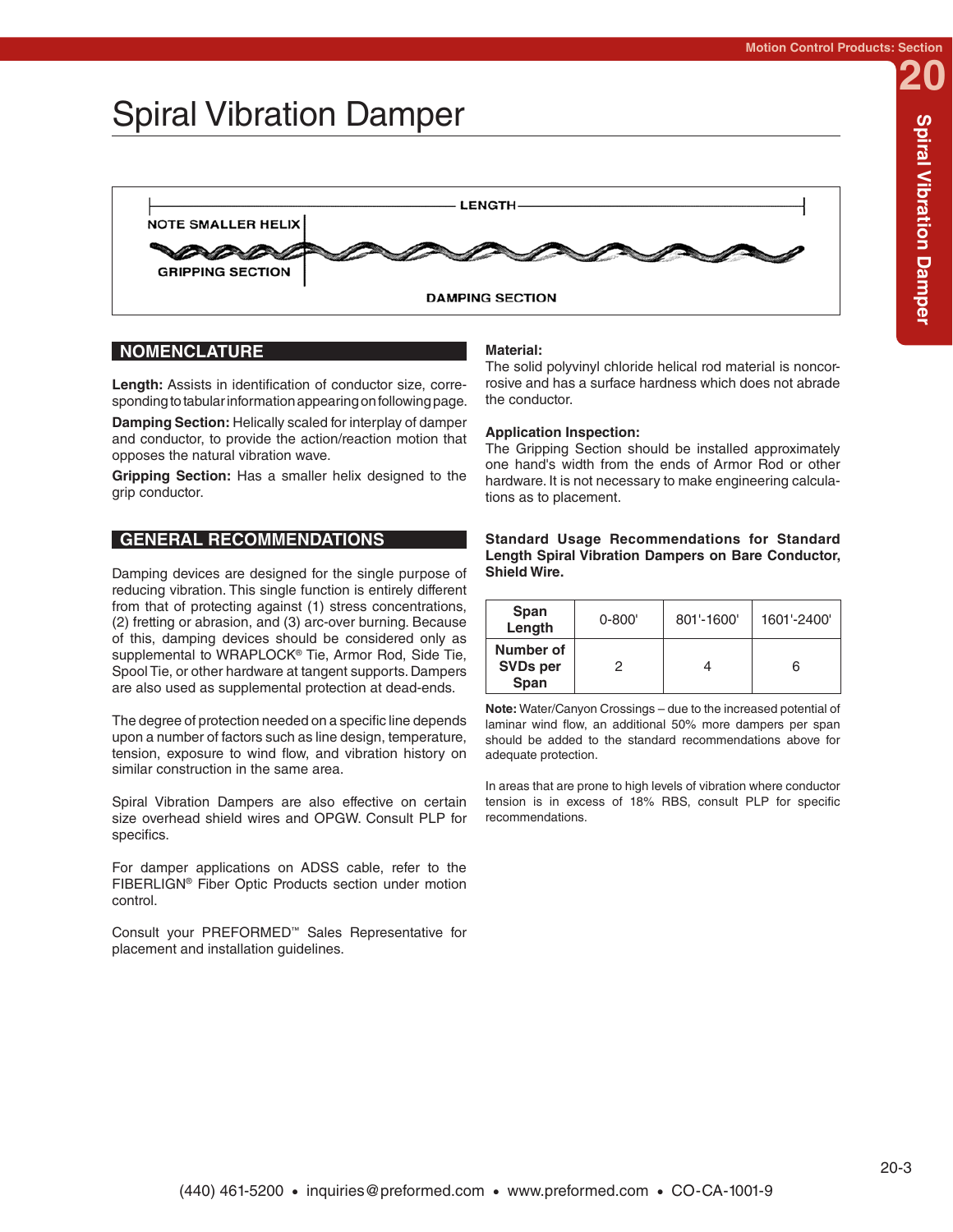

## Spiral Vibration Damper



#### **For use on: Bare Conductors, Shield Wires**

| Catalog<br><b>Number</b> | <b>Diameter Range (Inches)</b> |      | <b>Units</b>      | <b>Wt/Lbs</b>     | Length   |
|--------------------------|--------------------------------|------|-------------------|-------------------|----------|
|                          | Min.                           | Max. | <b>Per Carton</b> | <b>Per Carton</b> | (Inches) |
| 5050102                  | .174                           | .249 | 50                | 29                | 46       |
| 5050103                  | .250                           | .326 | 50                | 31                | 49       |
| 5050104                  | .327                           | .461 | 50                | 34                | 51       |
| 5050105                  | .462                           | .563 | 50                | 36                | 53       |
| 5050106                  | .564                           | .760 | 25                | 50                | 65       |